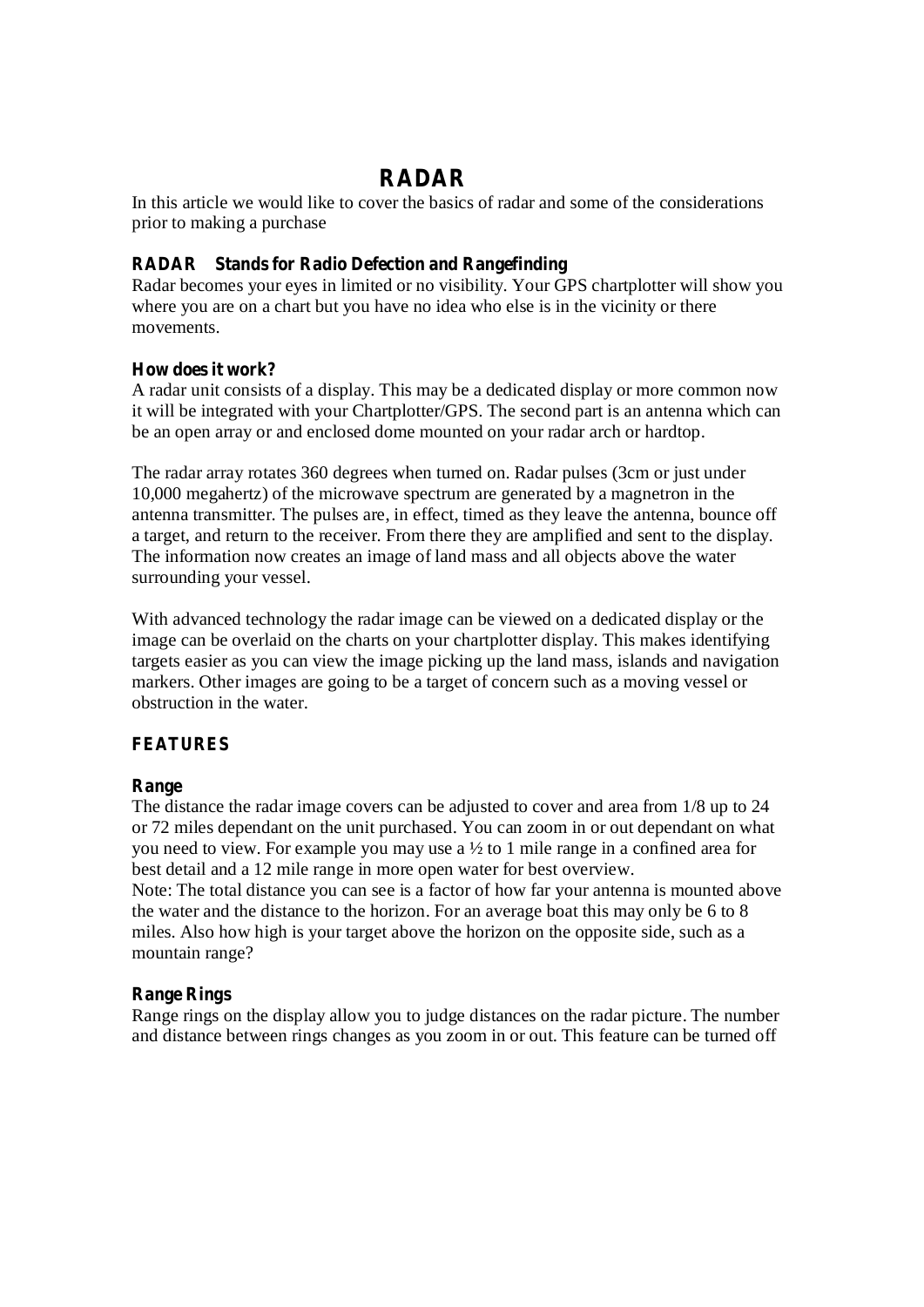#### **Measuring Range and Bearing to a** Target

A feature which can be turned on is VRM/ELB which is Variable Range Marker/ Electronic Bearing Line. This will allow you to move a curser on the screen onto a target and determine the distance to a target and the bearing relative to the ships heading.

#### **Guard Zones and Alarm**

We can set up a guard zone around our boat. Should another boat or object appear in the zone an alarm will sound to warn us to check for targets and take necessary action.

## **MARPA (Mini Automatic Radar Plotting Aid)**

This is a collision avoidance system which allows us to track a number of different targets. MARPA will then calculate the targets bearing, range, true speed and course. Also CPA (closest point of approach) and TCPA (time to closest point of approach) Therefore you can make an informed decision to avoid a collision

## **AIS (Automatic Identification System)**

This requires a separate receiver to be interfaced with your radar. Commercial ships are required to have AIS receiver/transmitters. You will then pick up an AIS target on your radar screen. When clicking on this icon you can receive all relevant data on the ship.

# **PURCHASING CONSIDERATIONS**

You have to look at what your expectations are and where you will use the radar. One of the main items is the best definition that the unit will provide. For this you should be looking at the beam angle. Some smaller units will have a wide horizontal beam angle such as 5 degrees. The higher end open arrays may be as narrow as 1.5 degrees. Therefore the high end unit is essentially sending out 3 times as many pulses and obtaining a much more detailed image. A 5 degree beam may show 2 small boats together as one target. A 1.5 degree beam will show it as 2 targets. For sail boats power consumption is of a concern. A 2 KW unit uses the least power.

Following are some general specs on radar units

| 2KW dome        | - 24 mile range<br>- 24" diameter<br>- 5 degree horizontal beam not best definition<br>Low power consumption and size good for sailboats |
|-----------------|------------------------------------------------------------------------------------------------------------------------------------------|
| 4KW dome        | -48 mile range<br>-48" diameter<br>- 3.9 degree horizontal beam Average definition<br>Good unit of average midsized boat.                |
| 4 KW open array | - 72 mile range<br>-48" long array<br>- 1.8 degree horizontal beam. Good definition.<br>Good quality unit for mid to upper boats         |